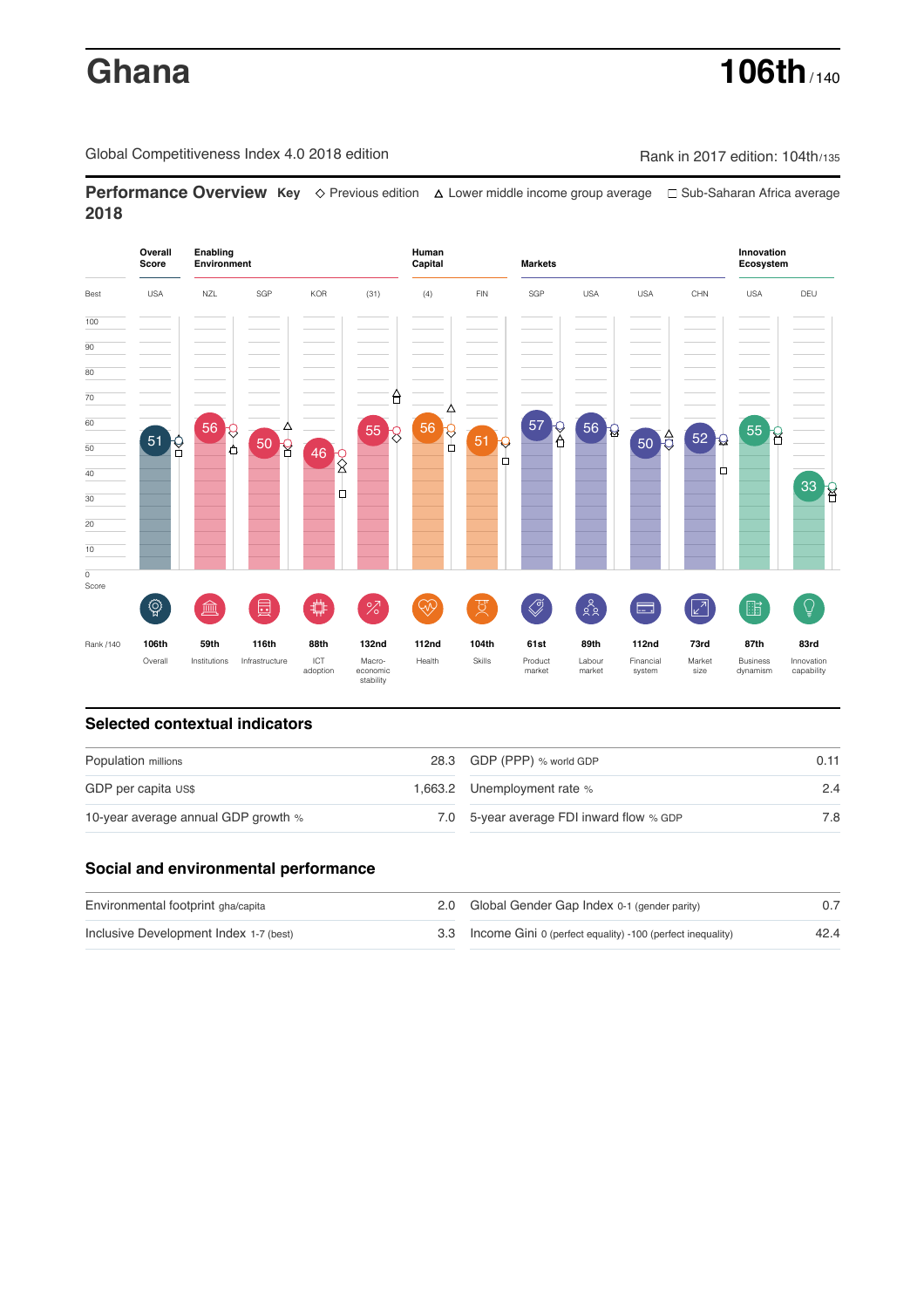## **Ghana 106th**/140

| <b>Index Component</b>                                                   | Value          | Score *          | Rank/140 | <b>Best Performer</b>       |
|--------------------------------------------------------------------------|----------------|------------------|----------|-----------------------------|
| 皿<br>Pillar 1: Institutions 0-100 (best)                                 |                | 55.7 ↑           | 59       | <b>New Zealand</b>          |
| 1.01 Organized crime 1-7 (best)                                          | 4.6            | 59.7 ↑           | 84       | Finland                     |
| 1.02 Homicide rate /100,000 pop.                                         | 1.7            | $96.0 =$         | 53       | Multiple (9)                |
| 1.03 Terrorism incidence 0 (very high) -100 (no incidence)               | 100.0          | 100.0 $\uparrow$ | 40       | Multiple (24)               |
| 1.04 Reliability of police services 1-7 (best)                           | 4.6            | 59.3 $\sqrt{ }$  | 66       | Finland                     |
| 1.05 Social capital 0-100 (high)                                         | 53.8           | 53.8 $\uparrow$  | 49       | Australia                   |
| 1.06 Budget transparency 0-100 (best)                                    | 61.5           | $61.5 =$         | 49       | Multiple (2)                |
| 1.07 Judicial independence 1-7 (best)                                    | 4.5            | 58.7 ↓           | 44       | Finland                     |
| 1.08 Efficiency of legal framework in challenging regulations 1-7 (best) | 4.1            | 52.2 $\uparrow$  | 30       | Finland                     |
| 1.09 Freedom of the press 0-100 (worst)                                  | 18.4           | 81.6 $\sqrt{ }$  | 21       | Norway                      |
| 1.10 Burden of government regulation 1-7 (best)                          | 4.0            | 49.6 ↑           | 34       | Singapore                   |
| 1.11 Efficiency of legal framework in settling disputes 1-7 (best)       | 4.5            | 58.5 $\uparrow$  | 33       | Singapore                   |
| 1.12 E-Participation Index 0-1 (best)                                    | 0.63           | 62.9 ↑           | 82       | Multiple (3)                |
| 1.13 Future orientation of government 1-7 (best)                         | 4.1            | $51.7$ ↑         | 41       | Singapore                   |
| 1.14 Incidence of corruption 0-100 (best)                                | 40.0           | 40.0 $\sqrt{ }$  | 69       | New Zealand                 |
| 1.15 Property rights 1-7 (best)                                          | 4.4            | 56.9 ↑           | 67       | Finland                     |
| 1.16 Intellectual property protection 1-7 (best)                         | 4.2            | 53.6 $\uparrow$  | 64       | Finland                     |
| 1.17 Quality of land administration 0-30 (best)                          | 8.0            | $26.7 =$         | 113      | Singapore                   |
| 1.18 Strength of auditing and reporting standards 1-7 (best)             | 4.3            | 54.9 ↑           | 90       | Finland                     |
| 1.19 Conflict of interest regulation 0-10 (best)                         | 6.3            | $63.0 =$         | 45       | Multiple (2)                |
| 1.20 Shareholder governance 0-10 (best)                                  | 4.0            | $40.0 =$         | 106      | Kazakhstan                  |
|                                                                          |                |                  |          |                             |
| 圓<br>Pillar 2: Infrastructure 0-100 (best)                               |                | 50.3 $\uparrow$  | 116      | Singapore                   |
| 2.01 Road connectivity index 0-100 (best)                                | 58.8           | $58.8 =$         | 78       | <b>United States</b>        |
| 2.02 Quality of roads 1-7 (best)                                         | 3.5            | 41.4 $\sqrt{ }$  | 91       | Singapore                   |
| 2.03 Railroad density km of roads/square km                              | 4.0            | $10.0 =$         | 76       | Multiple (20)               |
| 2.04 Efficiency of train services 1-7 (best)                             | 1.9            | 15.7 $\uparrow$  | 122      | Switzerland                 |
| 2.05 Airport connectivity score                                          | 10,564.4       | 32.6 $\sqrt{ }$  | 94       | Multiple (8)                |
| 2.06 Efficiency of air transport services 1-7 (best)                     | 3.8            | 45.8 $\sqrt{ }$  | 107      | Singapore                   |
| 2.07 Liner Shipping Connectivity Index 0-157.1 (best)                    | 16.3           | 16.3 $\sqrt{ }$  | 69       | Multiple (4)                |
| 2.08 Efficiency of seaport services 1-7 (best)                           | 3.0            | 33.8 $\sqrt{ }$  | 109      | Singapore                   |
| 2.09 Electrification rate % pop.                                         | 84.1           | 84.1 ↑           | 103      | Multiple (66)               |
| 2.10 Electric power transmission and distribution losses % output        | 21.4           | $81.9$ ↑         | 116      | Multiple (9)                |
| 2.11 Exposure to unsafe drinking water % pop.                            | 41.8           | 59.4 $\sqrt{ }$  | 129      | Multiple (23)               |
| 2.12 Reliability of water supply 1-7 (best)                              | 4.0            | 49.4 ↑           | 103      | Switzerland                 |
| ₽<br>Pillar 3: ICT adoption 0-100 (best)                                 |                | 45.7 $\uparrow$  | 88       | Korea, Rep.                 |
| 3.01 Mobile-cellular telephone subscriptions /100 pop.                   | 127.5          | $100.0 =$        | 44       | Multiple (68)               |
| 3.02 Mobile-broadband subscriptions /100 pop.                            | 83.2           | n/a              | 46       | <b>United Arab Emirates</b> |
| 3.03 Fixed-broadband Internet subscriptions /100 pop.                    | 0.2            | $0.4 \cdot$      | 125      | Switzerland                 |
| 3.04 Fibre Internet subscriptions /100 pop.                              | n/a            | n/a              | n/a      | Korea, Rep.                 |
| 3.05 Internet users % pop.                                               | 34.7           | 34.7 ↑           | 96       | Iceland                     |
| <sup>%</sup> Pillar 4: Macroeconomic stability 0-100 (best)              | $\overline{a}$ | 54.8 ↑           | 132      | Multiple (31)               |
| 4.01 Inflation annual % change                                           | 14.9           | 69.7 ↑           | 132      | Multiple (74)               |
| 4.02 Debt dynamics 0-100 (best)                                          | 40.0           | $40.0 =$         | 113      | Multiple (36)               |
|                                                                          |                |                  |          |                             |
| Qÿ<br>Pillar 5: Health 0-100 (best)                                      |                | 56.0 $\uparrow$  | 112      | Multiple (4)                |
| 5.01 Healthy life expectancy years                                       | 57.9           | 56.0 ↑           | 111      | Multiple (4)                |
| 성<br>Pillar 6: Skills 0-100 (best)                                       |                | $51.3$ ↑         | 104      | <b>Finland</b>              |
| 6.01 Mean years of schooling Years                                       | 6.5            | $43.3 =$         | 109      | Finland                     |
| 6.02 Extent of staff training 1-7 (best)                                 | 4.2            | 53.6 $\uparrow$  | 52       | Switzerland                 |
| 6.03 Quality of vocational training 1-7 (best)                           | 4.1            | $51.2$ 1         | 66       | Switzerland                 |
| 6.04 Skillset of graduates 1-7 (best)                                    | 4.1            | $51.3$ ↑         | 65       | Switzerland                 |
| 6.05 Digital skills among population 1-7 (best)                          | 4.1            | $51.0$ ↑         | 76       | Sweden                      |
| 6.06 Ease of finding skilled employees 1-7 (best)                        | 4.6            | 60.2 $\uparrow$  | 40       | <b>United States</b>        |
| 6.07 School life expectancy Years                                        | 11.6           | 64.5 $\sqrt{ }$  | 108      | Multiple (9)                |
| 6.08 Critical thinking in teaching 1-7 (best)                            | 3.4            | 39.6 个           | 69       | <b>United States</b>        |
| 6.09 Pupil-to-teacher ratio in primary education Ratio                   | 30.6           | 48.6 ↑           | 109      | Multiple (6)                |